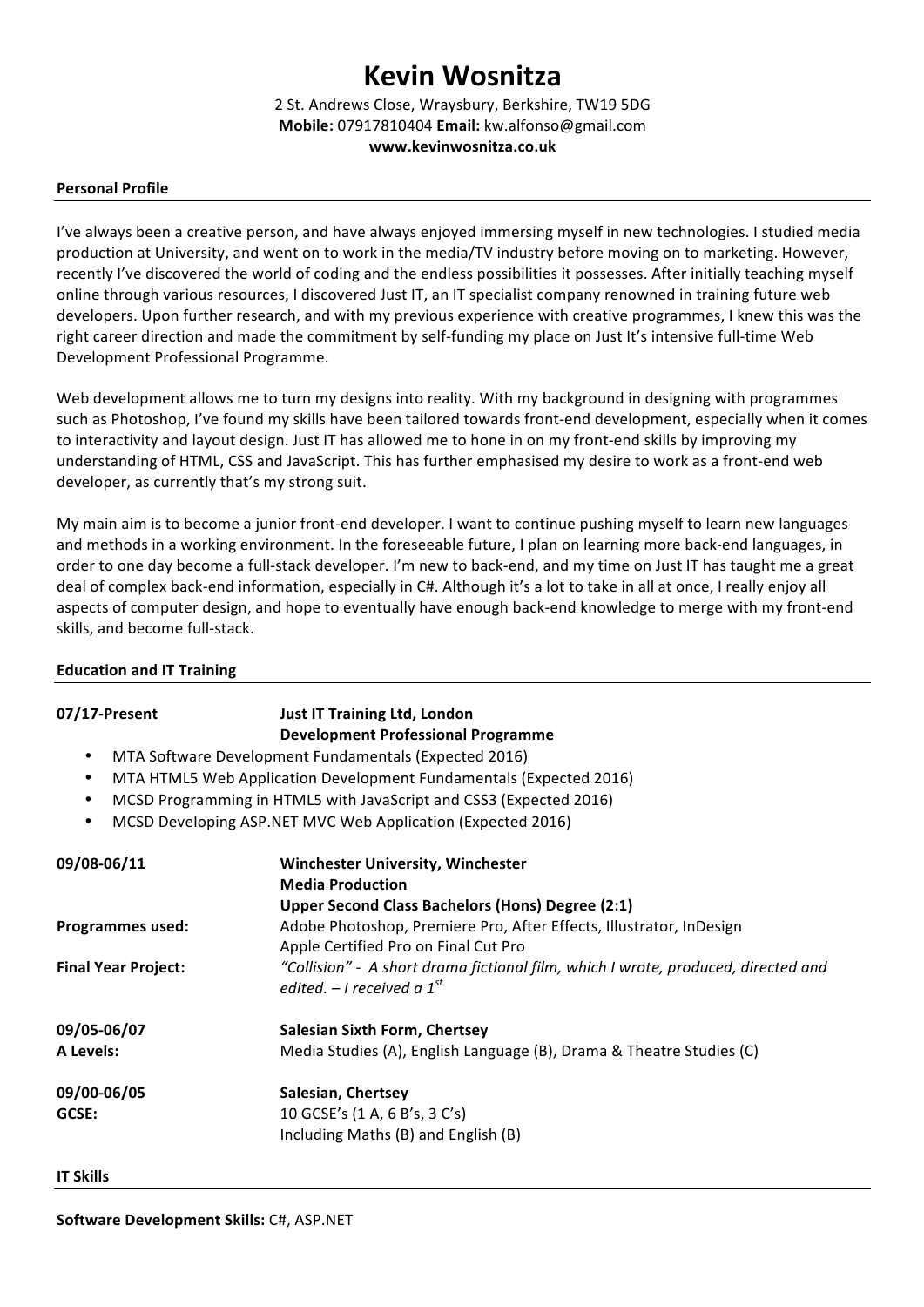#### **Projects:**

- **Weather API:** I hand coded a website that allows users to input any city in the world, and then have today's weather, and the rest of the weeks', presented back to them. This was achieved using the Open Weather's API, in order to get the most up-to-date weather information. I created the site using HTML, styled (without Bootstrap) using CSS, and all functionality with Javascript, which also included JSON.
- Hangman Game: I made a classic Hangman game, where the user has to guess the words of a random category before the drawing hangs. This was achieved by making on-click letters for the user, and if the letters matched, they would appear, if not then another line of the 'hangman' would be drawn using a canvas. This was a very complex project that required a lot of Javascript for functionality. The rest was made with HTML, and I styled (without Bootstrap) using CSS.

#### **Employment History**

01/14-07/17 **Kirkland Marketing Ltd, London Office Manager**

- Processing pending orders. Assisting with purchase orders and invoice tracking of sale contracts and shipments.
- Handling incoming/outgoing calls to customers and suppliers.
- Managing emails and any relevant office tasks, including filing, faxing/scanning/printing paperwork.
- Monitoring inventory, office stock and ordering supplies when required.
- I am also a registered Director of the company.

#### 01/13-08/14 **Various Companies, London Freelance Editor/Videographer**

• I continued to do freelance work for several media companies, including The Telegraph, Liquid Productions and others. This was mainly as a video editor working on online content, usually working on Adobe Premier Pro. I also worked on several shoots as Camera Op, using either the Canon 7D, 70 or 5D.

### **09/12-12/12 BBC** – *Strictly Come Dancing*, London **Logger/Data Wrangler**

- Logging the training footage and the interviews for the editors, into the software programme Cinergy.
- Capturing video tapes and organising them into corresponding libraries.
- Communicating with the editors, as well as the team of the corresponding partner show 'It Takes Two' to make sure they had all the footage they needed.

#### 03/12-09/12 The Telegraph Media Group, London **Video Editor**

- Editing on Adobe Premiere Pro. Inputting footage, cutting/editing all footage and audio, colour grading, all whilst sticking to strict running times.
- Working on tight deadlines and quick turn-arounds to produce high quality videos.
- Sourcing audio and soundtracks online, and adding/editing it to suit each individual video.
- Uploading all videos online, via the Telegraph website, YouTube, Vimeo or other sites.
- Maintaining regular communication with the Telegraph's clients to make sure they were satisfied with the content, and making any necessary changes upon feedback.
- Some of the companies I made online videos for included Adobe, BA Olympics, KIA, Lexus and HP.

#### **03/12-04/12 Cr2 Records, Richmond Video Editor**

Cr2 Records is an independent record label for dance artists/music.